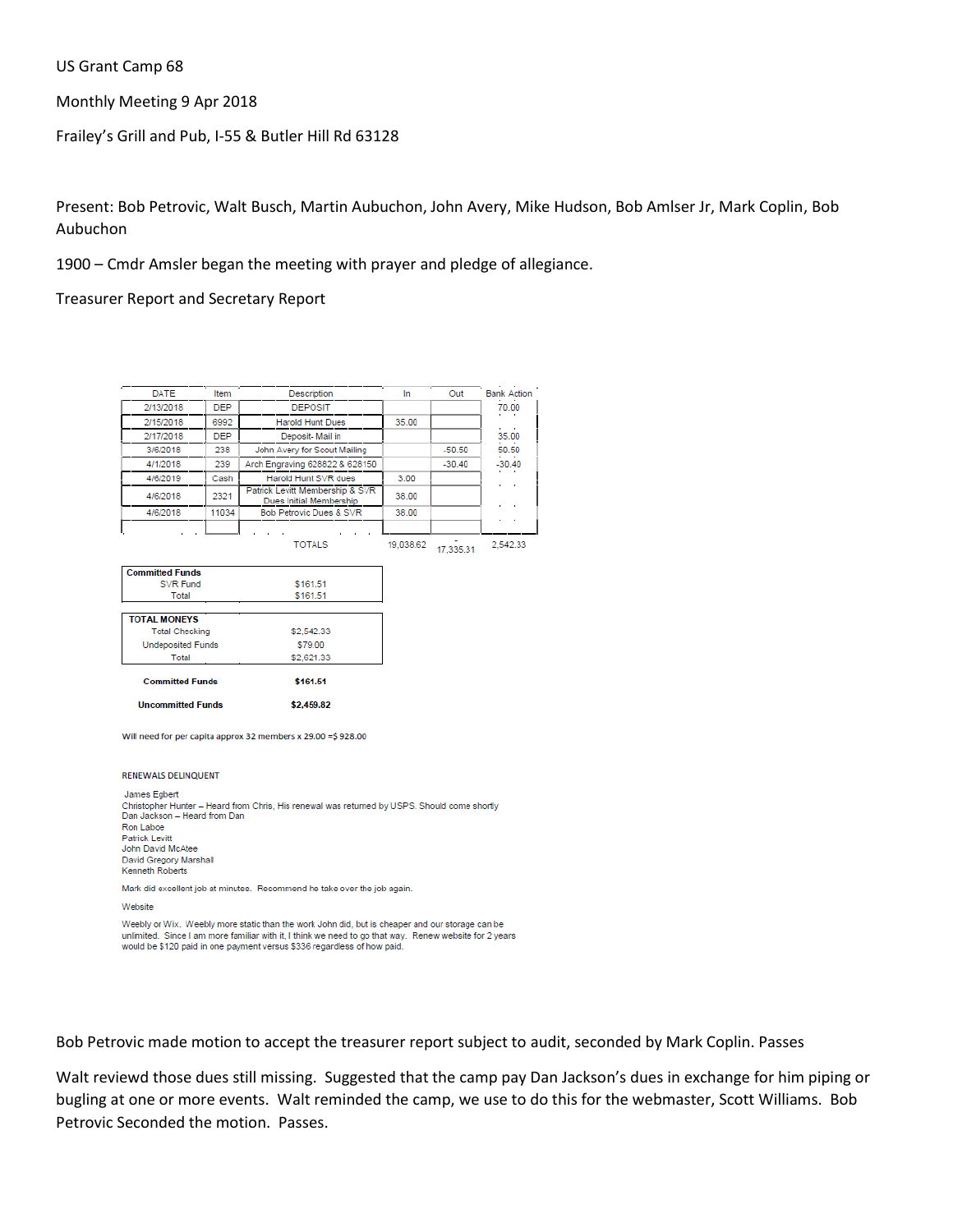[Since the meeting, Walt has rec'd dues from Hunter and except for Dan Jackson, the other 6 above members have been dropped from the per capita report that was sent in. ]

Walt then discussed briefly the Weebly vs Wix campsite issue. Walt said he has looked at both and is use to doing Weebly, plus Weebly allows unlimited storage, which the Wix site does not and also allows e-commerce which the Wix doesn't. He is also more comfortable using the Weebly site since he uses it for the department. Costs are about the same, but we get more from Weebly for our money than Wix. HOWEVER, Walt doesn't want to step on John Palmer's toes. If John is willing to continue regular updates to the website, which may be difficult since he is going to college, Walt would defer to John and Wix. Commander Amsler said he would talk to John about it.

Walt brought up the by-law change and also gave the Commander the 501-C-3 short form from the IRS to review. Nothing was done on this issue.

Commander Amlser recommended we replace the flag at Sherman's grave quarterly and suggested we use a cotton flag instead of the current polyester one. All agreed. Some members have sources for cheap flags. Discussion was made about what flag is appropriate modern or 34 star. Walt said the 48 star flag was the longest serving flag that the GAR existed under so that could also be the flag. It was decided that modern flags are probably cheaper and appropriate.

It was then brought up that we need another flag for our pole for outside use since the one we have is fringed and for inside use. Walt recommended we buy 5 flags this year (4 for Sherman grave and 1 for our outside use). All concurred.

Lincoln Tomb Ceremonies – Bob Amsler Jr will be there. John Avery can go if he can have someone drive. Cmdr AMsler advised to be organize our unit by 0945. Bob Amsler said others can ride with him, but he will be giving a dinner talk about Civil War Railroads there so whoever rides with him will have to wait until he is done.

Walt to send out e-mails about the Lincoln Ceremony requesting 4 members with uniform and asking for ride for John Avery also information about riding with Commander.

Commander Amsler proposed holding Sherman Day in September – TABLED

JVC Bob Aubuchon stated he attended the Sherman Ceremonies on March 25 and that the camp received good news coverage of the event. St. Louis Post had info on it. Bob also stated he has the keys to the flag pole and we then discussed how many sets we will need. The secretary will keep one set and there will be at least two more out there for our use to change out the flag. Bob Aubuchon stated he will donate the cost of the keys.

John Avery stated that he has most schools covered for the ROTC medal events and that one on Apr 20 at U City and another at Roosevelt on Apr 21 still need presenters. Walt to send out e-mail to camp members calling for volunteers.

56th USCT Monument Ceremony – May 5 0930 and 1000 hrs. Cleveland Color Guard maybe? Chairs needed for USCT and Podium. [E-mail sent on 4-29 about organizing it]

Plaque for Frailey's Room. Bob Petrovic brought in a proposal and is getting a pricve.

## TRIVIA

- 1. What was John Wilkes Booth's original plans for Lincoln? Part 2 - who else was to be assassinated after Booth's plans changed?
- 2. What was the greatest killer in the war?
- 3. What woman said of her husband, "He did not know the arts of a politician and would not practice them if understood"?
- 4. Ellen Marcy, later to become General McClellan's wife, was proposed marriage by what other Civil War figure?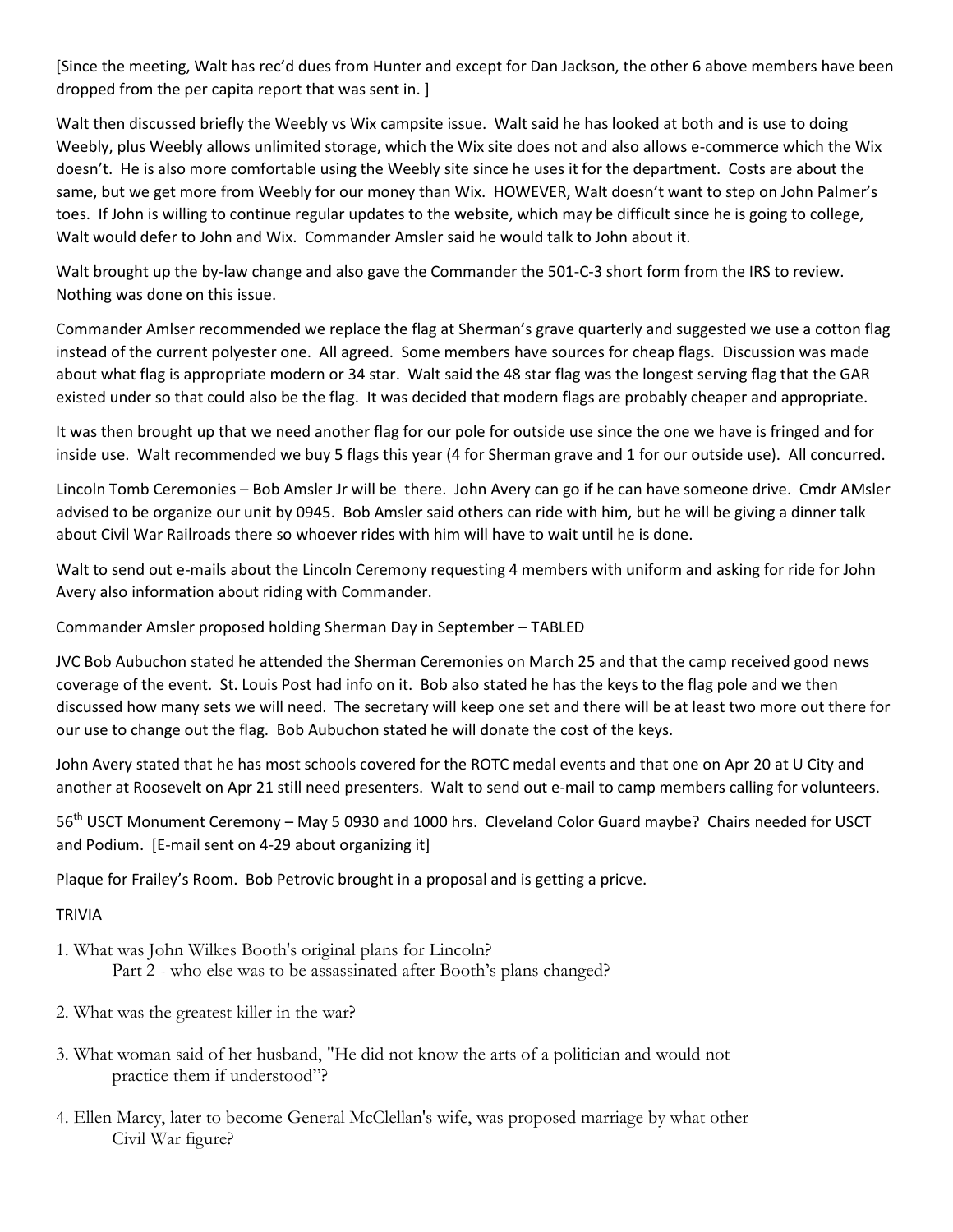- 5. Who was Cassius Marcellus Clay?
- 6. What poet wrote a six-volume biography of Lincoln?
- 7. What famous portrait photographer took few, if any, of the Civil War photos attributed to him?
- 8. Lincoln's earliest memories were of which farm, where he lived from when he was two to when he was seven?
- A. Silver Springs Farm B. Knob Creek Farm C. Cedarhurst Farm D. Twin Pines Farm
- 9. Thomas J "Stonewall" Jackson was orphaned as a child? True or False
- 10. Which of these battles was NOT on of the "Seven Days Battles,,? A. Sayler's Creek B. Mechanicsville C. White Oak Swamp D. Oak Grove

Fun Fact - During the battle of Mine Creek, Union private James Dunlavy singlehandedly captured the Confederate Cavalry General John Marmaduke. Taking his prisoner to his department headquarters, Dunlavy immediately received an eight-month furlough, the full amount of his remaining period of enlistment.

Meeting Closed with Prayer at 2006.